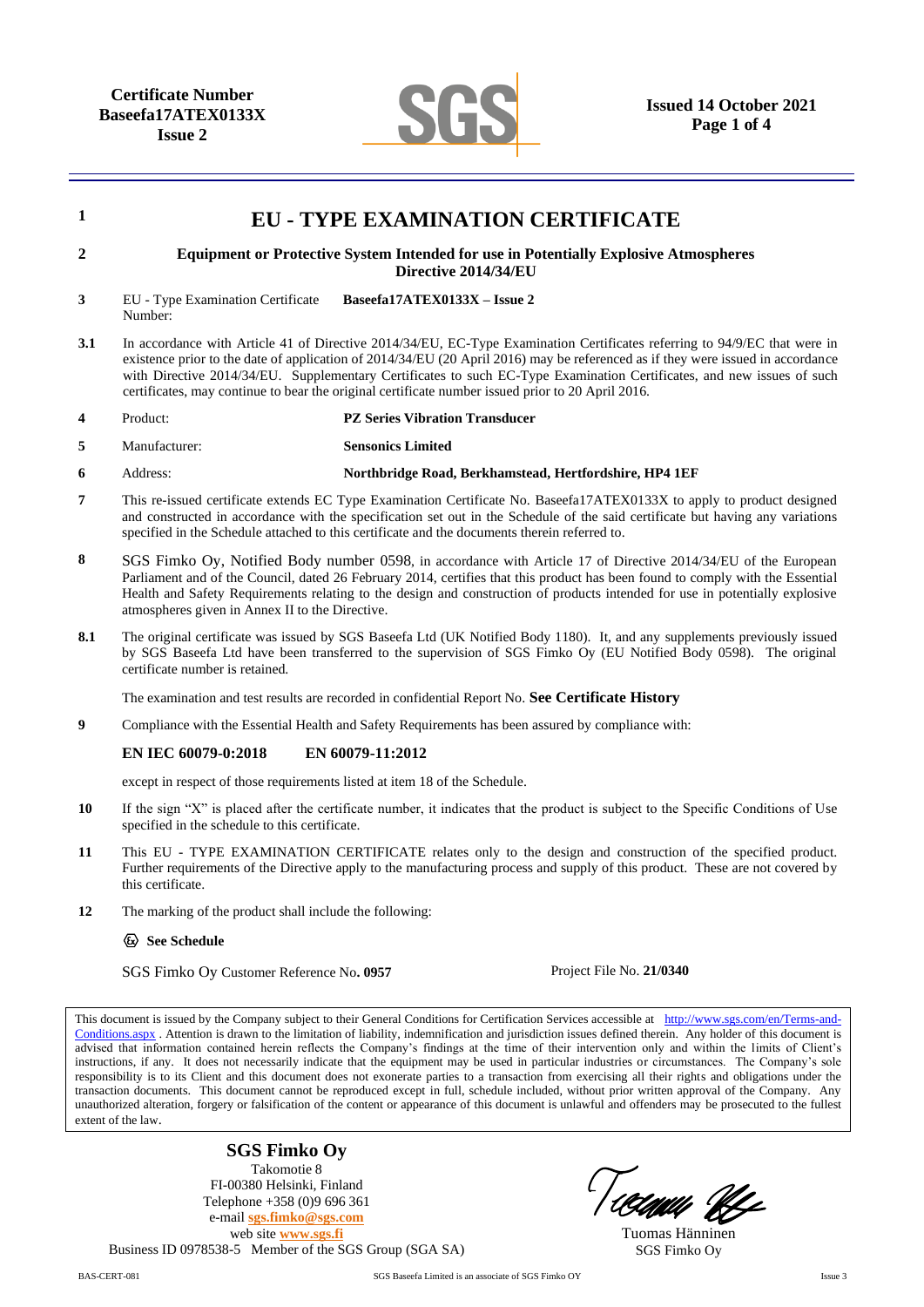

# **13 Schedule**

## **14 Certificate Number Baseefa17ATEX0133X – Issue 2**

#### **15 Description of Product**

The PZ Series Vibration Transducer is designed to convert a mechanical vibration into an electrical output signal (mV or 4- 20mA).

It comprises a piezoelectric crystal and various electronic components (depending on the variant) mounted on two printed circuit boards, encapsulated as an inner assembly within a metal enclosure which may differ in mounting arrangement. Electrical connections are made to the free-end of an integral cable or a 2-pin connector.

The variants and their outputs covered by this certificate are as follows:

PZS 100mV/g Accelerometer

PZV 4mV/mm.s<sup>-1</sup> Velocity Transducer

PZDC 4-20mA Velocity Transducer

Each variant may be enclosed within a 3-point mounting base enclosure, captive mounting bolt enclosure or threaded base enclosure.

The marking of the product shall include the following:

|                                                         | $\langle \mathbb{Q} \rangle$ II 1 GD Ex ia IIC T4 Ga | $(-40^{\circ}C \le Ta \le +120^{\circ}C)$ |  |  |
|---------------------------------------------------------|------------------------------------------------------|-------------------------------------------|--|--|
|                                                         | Ex ia IIIC T130 $\rm ^{\circ}$ C Da                  | $(-40^{\circ}C \le Ta \le +120^{\circ}C)$ |  |  |
| $\langle \overline{\mathbf{c}} \mathbf{c} \rangle$ 1 M1 | Ex ia I Ma                                           | $(-40^{\circ}C \le Ta \le +120^{\circ}C)$ |  |  |

#### **Input parameters**

PZS

|  |                        | Connector |              |  | Integral cable |                          |  |
|--|------------------------|-----------|--------------|--|----------------|--------------------------|--|
|  | $U_i = 28.5V$          |           | $C_i = 30nF$ |  |                | $C_i^*$ = 30nF + 220pF/m |  |
|  | $I_i = 114 \text{ mA}$ | $L_i = 0$ |              |  |                | $L_i = 0 + 0.83 \mu H/m$ |  |
|  | $P_i = 0.66W$          |           |              |  |                |                          |  |

PZV / PZDC

|  |                        | Connector |                |  | Integral cable |                                |  |
|--|------------------------|-----------|----------------|--|----------------|--------------------------------|--|
|  | $U_i = 28.5V$          |           | $C_i = 4.7$ nF |  |                | $C_i^*{}^{1}$ = 4.7nF+ 220pF/m |  |
|  | $I_i = 114 \text{ mA}$ |           | $L_i = 0$      |  |                | $L_i = 0 + 0.83 \mu H/m$       |  |
|  | $P_i = 0.66W$          |           |                |  |                |                                |  |

\* <sup>1</sup> Subject to the following limits:

Group IIC 78nF Group IIB / IIIC 627nF Group IIA 2.05µF Group I 3.6µF

#### **16 Report Number**

See Certificate History

## **17 Specific Conditions of Use**

1. The flying lead terminations, where applicable, must be afforded a degree of protection of at least IP20.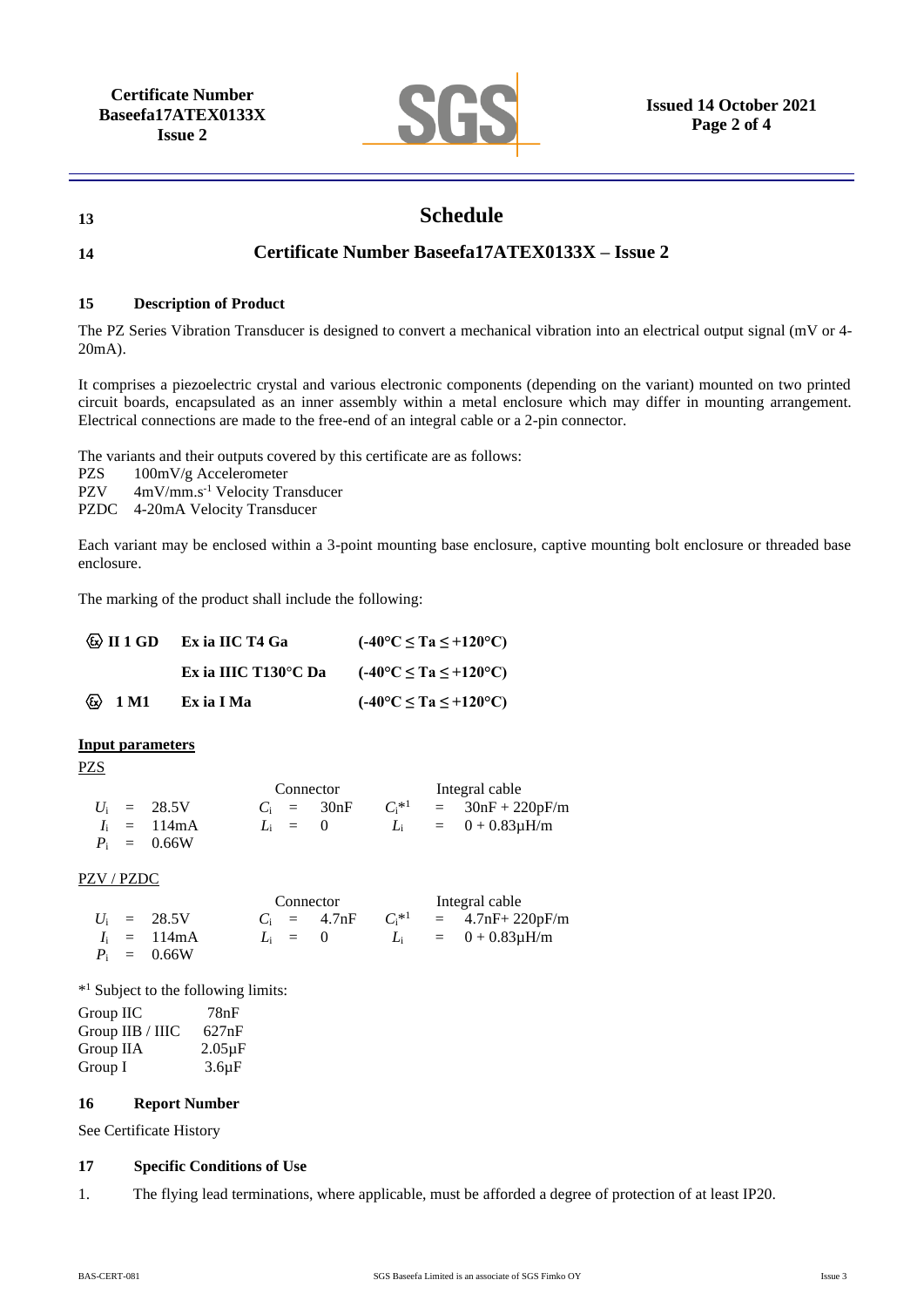

### **18 Essential Health and Safety Requirements**

In addition to the Essential Health and Safety Requirements (EHSRs) covered by the standards listed at item 9, the following are considered relevant to this product:

| <b>Clause</b> | <b>Subject</b>                                     | Compliance                    |
|---------------|----------------------------------------------------|-------------------------------|
| 1.2.7         | LVD type requirements                              | Manufacturer responsibility   |
| 1.2.8         | Overloading of equipment (protection relays, etc.) | User/Installer responsibility |
| 1.4.1         | External effects                                   | User/Installer responsibility |
| 1.4.2         | Aggressive substances, etc.                        | User/Installer responsibility |

## **19 Drawings and Documents**

New drawings submitted for this issue of certificate:

| <b>Number</b> | <b>Sheet</b> Issue | Date Description                                                                           |
|---------------|--------------------|--------------------------------------------------------------------------------------------|
|               |                    | 045-2280A 1 3 3/9/2021 ATEX & IECEx Certification Label Details – PZ Vibration Transducers |

#### Current drawings which remain unaffected by this issue:

| <b>Number</b> | <b>Sheet</b> | <b>Issue</b> | Date       | <b>Description</b>                                                    |
|---------------|--------------|--------------|------------|-----------------------------------------------------------------------|
| 045/2258A     | 1 of 1       | 1            | 20.03.2017 | PZV / PZDC Shear Mode Velocity Transducer Inner PCB Fabrication       |
| 045/2259A     | $1 - 3$      | 6            | 15.02.2018 | PZDC Shear Mode Velocity Transducer PCB Fabrication                   |
| 045/2262A     | 1 of 1       | $\mathbf{1}$ | 21.03.2017 | PZS Main Inner Accelerometer PCB Fabrication                          |
| 045/2263A     | $1$ of $1$   | 1            | 21.03.2017 | PZS / PZV Transducer PCB Fabrication                                  |
| 045/2286A     | 1 & 2        | 1            | 04.12.2017 | PZV 2, 3 or 4-wire TxD Interface PCB                                  |
| 046/6216A/1   | $1$ of $1$   | 4            | 29.08.2018 | PZV Shear Mode Velocity Sensor Inner Main PCB Assembly                |
| 046/6216A/2   | $1$ of $1$   | 3            | 16.02.2018 | PZDC Shear Mode Vibration Sensor Inner Main PCB Assembly              |
| 046/6217A     | $1$ of $1$   | 5            | 15.02.2018 | PZDC Shear Mode Transducer Top Interface PCB Assembly                 |
| 046/6218A     | $1$ of $1$   | 2            | 06.12.2017 | PZ Series Vibration Transducer Range General Assembly                 |
| 046/6221A     | $1$ of $1$   | 1            | 21.03.2017 | PZS Accelerometer Main Inner PCB Assembly                             |
| 046/6222A     | $1$ of $1$   | 1            | 21.03.2017 | PZS / PZV Transducer Top Interconnection PCB                          |
| 046/6287A     | 1 of 1       | 1            | 06.12.2017 | PZV Transducer Top Interconnection PCB                                |
| 047/1997B     | $1$ of $1$   | 1            | 20.03.2017 | PZV / PZDC Shear Mode Velocity Transducer Inner PCB Circuit Diagram   |
| 047/1998B     | $1$ of $1$   | 6            | 15.02.2018 | PZDC Shear Mode Velocity Transducer Termination PCB Circuit Diagram   |
| 047/2000B     | $1$ of $1$   | 1            | 21.03.2017 | PZS Accelerometer PCB Main Inner PCB, Circuit Diagram                 |
| 047/2001B     | $1$ of $1$   | 1            | 21.03.2017 | PZS / PZV 2, 3 or 4-wire TxD Termination PCB Assembly Circuit Diagram |
| 047/2035B     | $1$ of $1$   | 1            | 04.12.2017 | PZV 2, 3 or 4-wire TxD Termination PCB Circuit Diagram                |
| EA3781A       | $1$ of $1$   | 1            | 20.03.2017 | PZV / PZDC Shear Mode Velocity Transducer SMT Main Inner PCB Assy     |
| EA3782A       | $1$ of $1$   | 6            | 15.02.2018 | PZDC Shear Mode Velocity Transducer Termination PCB Assembly          |
| EA3785C       | 1 of 1       | 3            | 16.02.2018 | PZ Series Vibration Sensors General Assembly                          |
| EA3786A       | $1$ of $1$   | $\mathbf{1}$ | 21.03.2017 | PZS Accelerometer Main Inner PCB Assy                                 |
| EA3787A       | $1$ of $1$   | 1            | 21.03.2017 | PZS Series Accelerometer Top Interface PCB                            |
| EA3830A       | 1 of 1       | 1            | 06.12.2017 | PZV Series Termination PCB Assembly                                   |

These drawings are common to, and held with, IECEx BAS 17.0109X.